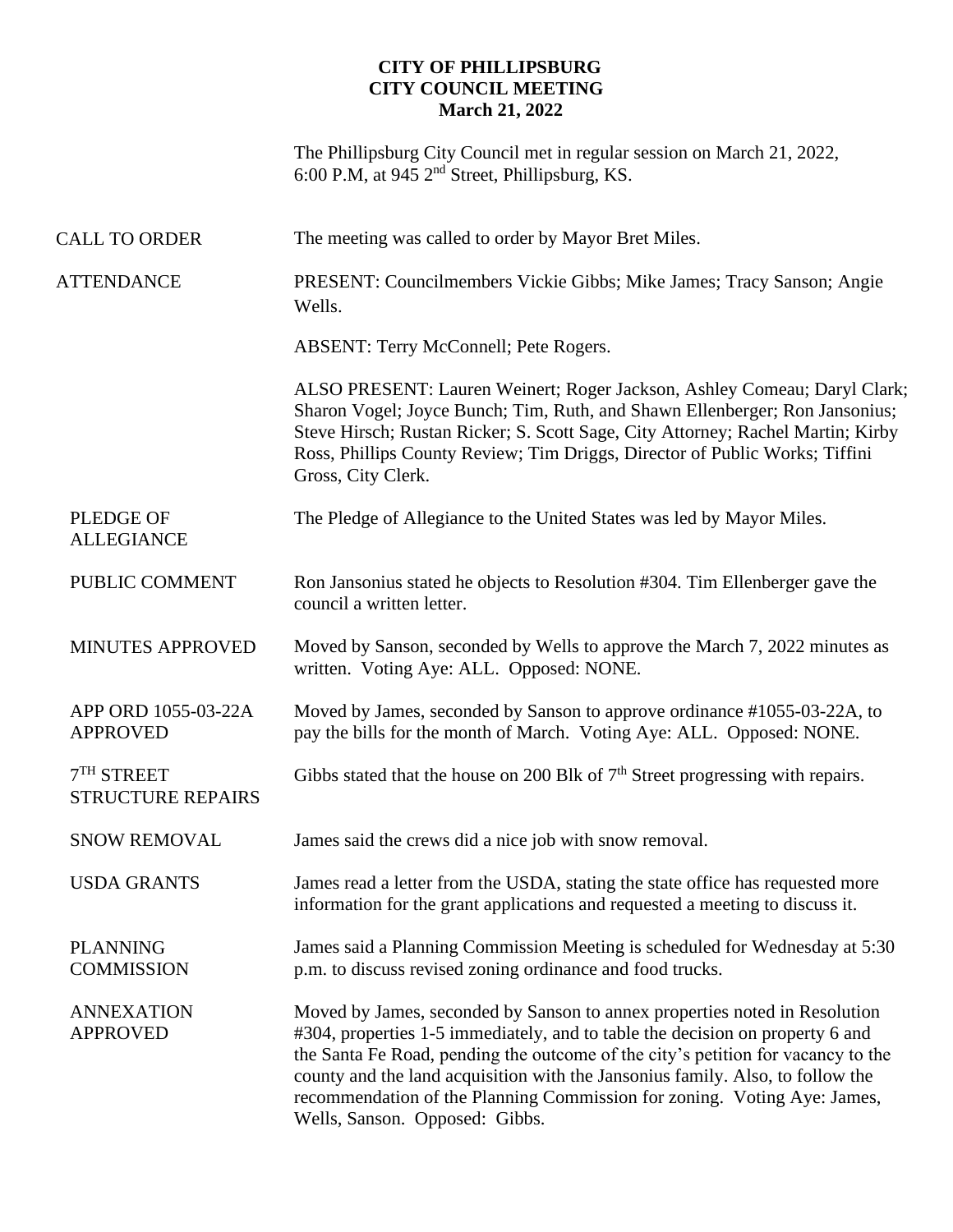| <b>CLEAN UP TRASH</b><br><b>IN YARDS</b>                  | Wells reminded residents to pick up trash in their yards.                                                                                                                                                                                 |
|-----------------------------------------------------------|-------------------------------------------------------------------------------------------------------------------------------------------------------------------------------------------------------------------------------------------|
| <b>LOOKING FOR</b><br><b>RENTAL INFO</b>                  | Wells said she has received lots of requests looking for rental homes and storage<br>units and to pass on the information if anyone has some available.                                                                                   |
| <b>COMMUNITY GARDEN</b>                                   | Mayor Miles asked council to consider allowing a community garden on the<br>property north of water tower, where the city would put one hydrant in and<br>participants would pay for water and obtain insurance.                          |
| <b>KRWA CONFERENCE</b>                                    | Driggs said several staff will be gone next week to the KRWA Conference.                                                                                                                                                                  |
| <b>SEWER PROBLEMS</b>                                     | Driggs reported repeated sewer problems in the alley of the 600 block of $3rd$<br>Street due to grease and will be investigating where grease is coming from.                                                                             |
| <b>AIRPORT FUEL PUMP</b><br><b>SOFTWARE</b>               | Driggs reported the software for the airport fuel pumps will no longer be<br>supported after June 19 <sup>th</sup> and is looking into software upgrade options.                                                                          |
| <b>WATER NOTICES</b>                                      | Driggs said the water violation notices will be mailed to customers on April 1 <sup>st</sup> .                                                                                                                                            |
| <b>WELL WATER ISSUES</b>                                  | Driggs reported there has been abnormal levels of selenium at one of the wells<br>and is working with KDHE to address the issue.                                                                                                          |
| <b>FLAGPOLE GRANT</b><br><b>AWARDED</b>                   | Driggs announced the city was approved for \$1,500 grant from the Community<br>Foundation to replace flagpoles downtown.                                                                                                                  |
| <b>CLEANUP EXTENSION</b>                                  | It was the consensus of the Council to allow Ward Grammon an extension to<br>clean up his properties.                                                                                                                                     |
| <b>STATE ST PHASE II</b>                                  | Driggs said Phase II State Street Project should bid last part of April.                                                                                                                                                                  |
| <b>AWOS GRANT</b><br><b>CONTRACT</b><br><b>AUTHORIZED</b> | Driggs said he has a grant contract with Kansas Department of Transportation<br>for \$207,900 for the airport AWOS. Moved by James, seconded by Wells to<br>authorize the mayor to sign the contract. Voting Aye: ALL. Opposed: NONE.     |
| <b>SUMMER HELP</b>                                        | Driggs reported all interviews are completed and offer letters sent out for<br>lifeguards. He said the position for the public works summer position is still<br>available.                                                               |
| <b>BOARD OF ZONING</b>                                    | Driggs said the Board of Zoning Appeals is scheduled to meet April 19th.                                                                                                                                                                  |
| <b>SPRING CLEANUP</b>                                     | Driggs said the county has given approval for the City-Wide Spring Cleanup to<br>be set for last week of April. He reminded the public that the city only picks up<br>items in Phillipsburg.                                              |
| <b>DEMOLITION</b>                                         | Driggs reported the dangerous structure on D Street has begun demolition.                                                                                                                                                                 |
| MOSQUITO SPRAYING                                         | Driggs said he does not have an agreement for mosquito spraying yet.                                                                                                                                                                      |
| <b>INSURANCE RENEWAL</b><br><b>APPROVED</b>               | Gross presented information on the property and liability insurance renewal<br>quote from EMC Insurance to be effective April 1 <sup>st</sup> . Moved by Wells, seconded<br>by Gibbs to renew the policy. Voting Aye: ALL. Opposed: NONE. |